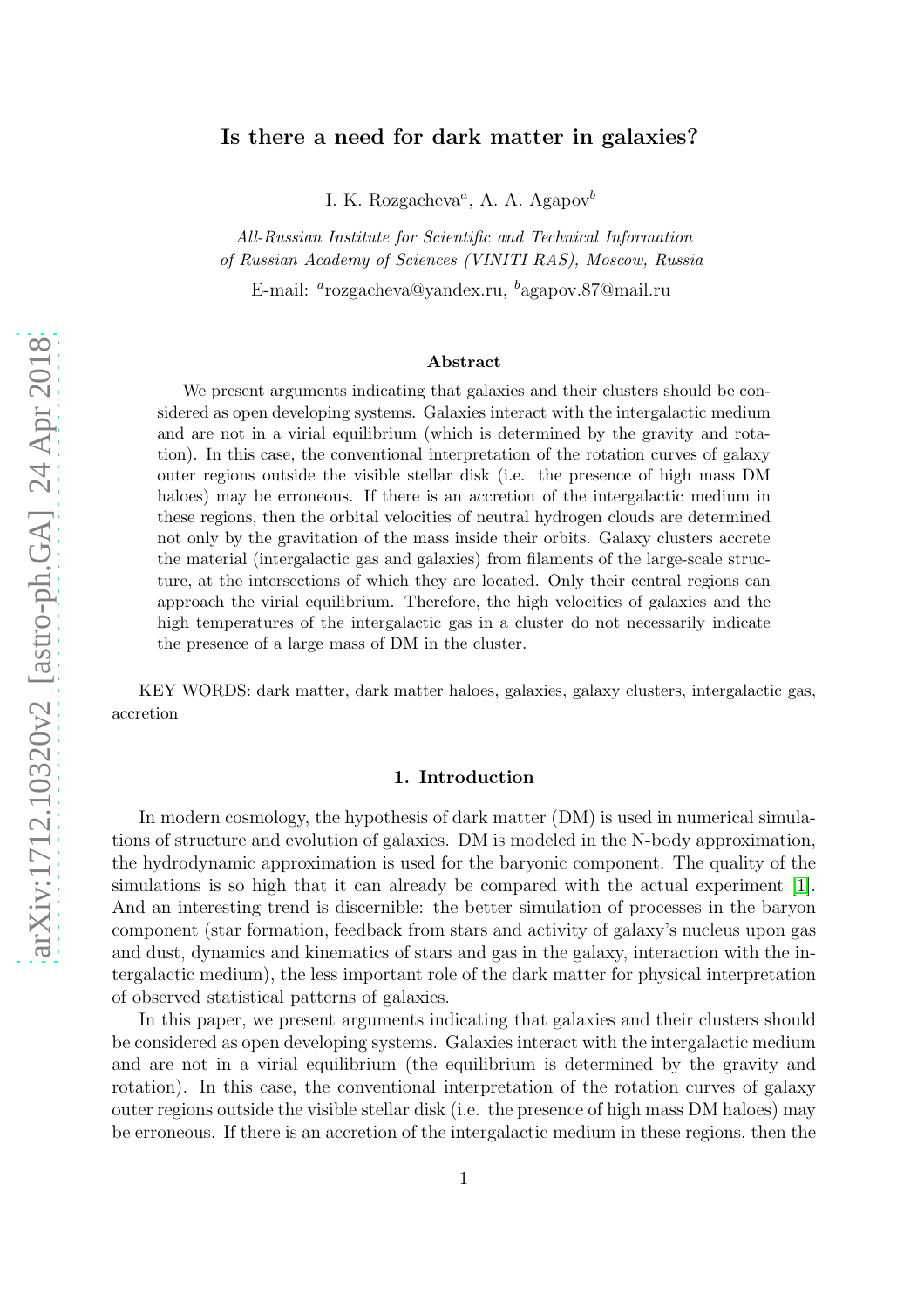orbital velocities of neutral hydrogen clouds are determined not only by the gravitation of the mass inside their orbits. Galaxy clusters accrete the material (intergalactic gas and galaxies) from filaments of the large-scale structure, at the intersections of which they are located [\[2\]](#page-6-1), [\[3\]](#page-6-2). Only their central regions can approach the virial equilibrium. Therefore, the high velocities of galaxies and the high temperatures of the intergalactic gas in a cluster do not necessarily indicate the presence of a large mass of DM in the cluster.

The halo masses of DM galaxies are estimated by the method of strong gravitational lensing. Usually, the equilibrium distribution of matter in the lensing galaxy and in its halo is assumed. These estimates, naturally, are consistent with estimates of the rotation curves of galaxies within the limits of measurement errors when using the virial equilibrium. It is clear that the method of gravitational lensing will not be effective without this equilibrium.

The absence of a direct proof for the existence of the DM particles required for the standard cosmological ΛCDM model [\[4\]](#page-6-3), [\[5\]](#page-7-0) and the arguments considered here lead to the conclusion that there is either little or no dark matter. In this case, the standard model needs to be revised.

In general, the hypothesis of DM was used in cosmology when in the model calculations of 1970s it became clear that in order to form the observed galaxies, clusters and superclusters in the Big Bang theory, initial density perturbations with amplitude  $\frac{\delta \rho}{\epsilon}$ ρ  $\sim 10^{-3}$ are needed. This amplitude should correspond to the CMB temperature anisotropy with the amplitude

$$
\frac{\delta T}{T} \sim \frac{1}{3} \frac{\delta \rho}{\rho}
$$

(the Silk effect). However, such CMB temperature anisotropy has not been detected. Therefore cosmologists began to use the hypothesis of DM, which does not interact with radiation. The growth of the DM density perturbations can begin much earlier than in the baryonic medium, and at the time of recombination they can have large amplitudes. Due to gravity, these DM density contrasts attract baryons and generate the baryonic matter density contrasts, sufficient to form the large-scale structure of the Universe.

According to the modern data [\[6\]](#page-7-1), the CMB anisotropy does not exceed  $\frac{\delta T}{T} \sim 10^{-5}$ .

If we refuse the hypothesis of the dominant role of DM in the formation of the largescale structure of the Universe, we will have to solve the "problem of large perturbations in the baryonic matter density and the small CMB anisotropy". A long time ago, one of the authors proposed a mechanism for smoothing the CMB anisotropy on density contrasts due to gravitational lensing [\[7\]](#page-7-2), [\[8\]](#page-7-3). Now this mechanism is called weak gravitational lensing, examples of its application are described, for example, in [\[9\]](#page-7-4), [\[10\]](#page-7-5). Below we show that weak gravitational lensing can smooth out the primordial anisotropy and perturbations of the CMB spectrum due to the mixing of null geodesics in space-time and photon momentum in the phase space as they propagate in a weakly inhomogeneous universe. This smoothing can accord a relatively large amplitude of primordial density perturbations with a small amplitude of the observed CMB anisotropy. Note that taking into account the weak gravitational lensing of photon trajectories influences the cosmological interpretation of supernova SNIa observation data [\[11\]](#page-7-6), [\[12\]](#page-7-7).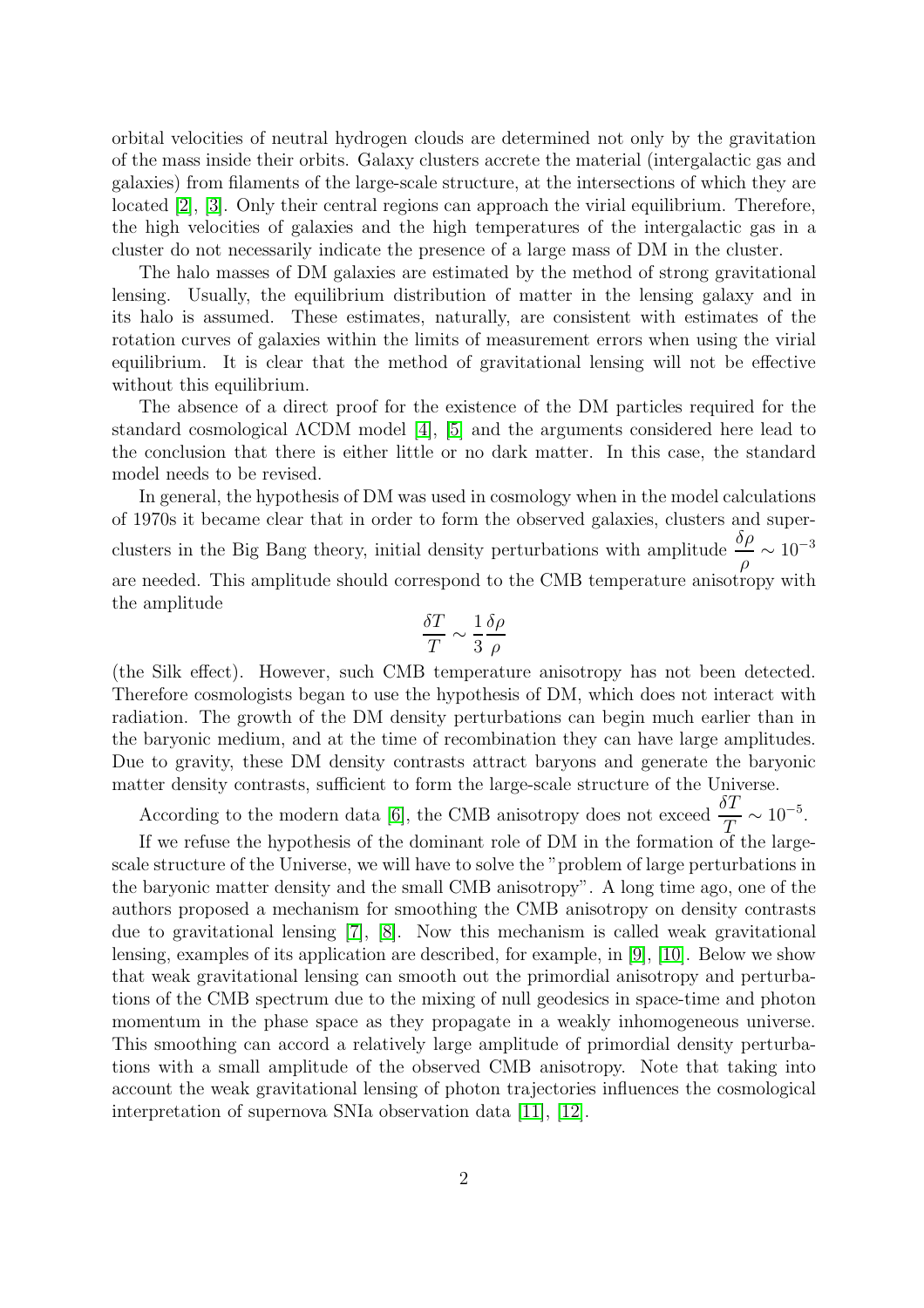#### 2. Are galaxies in a virial equilibrium?

Qualitatively, hierarchical models of the galaxies formation with DM halo correctly predict the existence of two main morphological types of galaxies: discs (with star formation) and spheroids (without star formation). Disks are formed due to the continuous accretion of the diffuse gas with the conservation of most of its angular momentum. Spheroids are formed during merges of protogalaxies with low gas content and with effective transfer of angular momentum to the halo. In these models, massive galaxies are formed earlier and faster than low-mass galaxies, and taking into account the feedback from stars and active nuclei makes it possible to reproduce the observed rotation curves and the demography of satellite galaxies in the Local Group.

However, in models with DM and with formation of galaxies in an equilibrium state, the following observational facts cannot be reproduced:

- 1. The masses and luminosities of galaxies of the same Hubble type increase with increasing redshift  $z$  ("downsizing").
- 2. The more massive the galaxy, the higher the relative abundance of magnesium to iron in its stars [\[13\]](#page-7-8), [\[14\]](#page-7-9). (This ratio is an indicator of the star formation rate: the higher it is, the faster and shorter the star-forming epoch. In massive elliptical galaxies this epoch occurred at  $z > 1.5$  and lasted several hundred million years. Star formation in dwarf galaxies is slow and lasts from the epoch  $z \sim 2$  [\[15\]](#page-7-10), and the duration of its first stage was not less than several billion years according to the data for the Local Group.) ("downsizing").
- 3. There is an inconsistency between the model cosmological density of the stellar mass and the star formation rate up to  $z \sim 8$  [\[16\]](#page-7-11).
- 4. Low metallicity galaxies have a high content of gas and neutral hydrogen [\[17\]](#page-7-12), [\[18\]](#page-8-0), [\[19\]](#page-8-1), [\[20\]](#page-8-2), [\[21\]](#page-8-3).
- 5. Nearby stars of the spectral class G have the same solar metallicity, regardless of their age ("G-dwarf paradox"), i.e. there is no age–metallicity correlation. A similar situation takes place for sub-giants [\[22\]](#page-8-4).
- 6. Lenticular field galaxies have extended gas disks, and according to spectral data, their gas is ionized by shock waves, not by stars, its kinematics is irregular, there are gas layers moving in the direction opposite to rotation, or inclined to the star galaxy's star plane [\[23\]](#page-8-5).
- 7. In the six distant field disk galaxies  $(0.6 < z < 2.6)$  with continuing star formation, the "tails of the rotation curves" were not found (observations in the hydrogen emission line), the rotation curves corresponding to the model in which only the baryon disk is present [\[24\]](#page-8-6).

The listed facts, apparently, are most simply described in the scenario of the low metallicity intergalactic gas accretion. This gas mixes with interstellar gas and reduces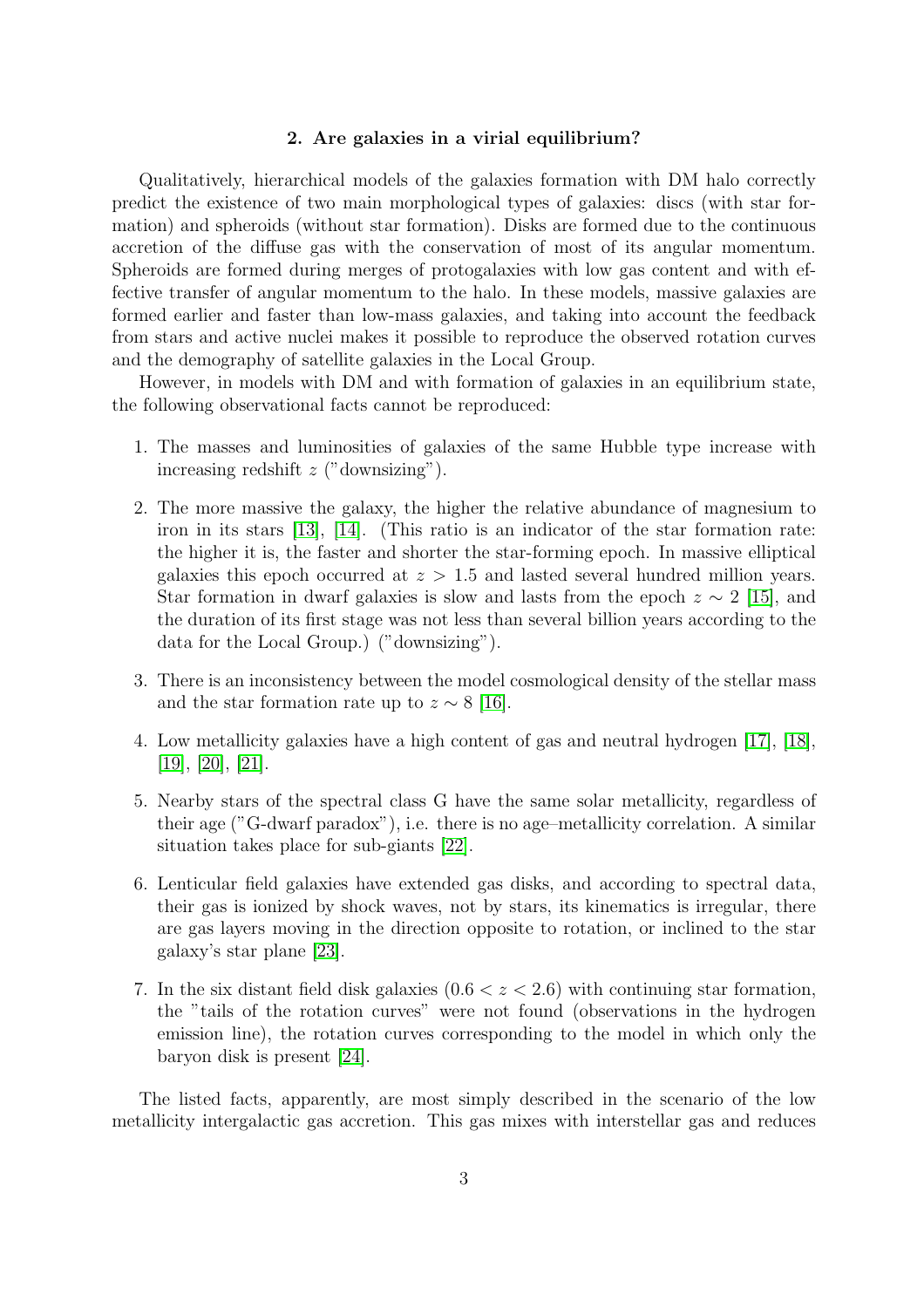its metallicity, which was created due to the stellar evolution. In new born stars metallicity will be comparable with the metallicity of their predecessors. To maintain star formation for a long time, 8–10 billion years, constant accretion of intergalactic gas is needed [\[25\]](#page-8-7), [\[26\]](#page-8-8), [\[27\]](#page-8-9). In this case, the virial equilibrium could be established only in the central parts of galaxies, but this is impeded by the activity of their nuclei.

The global scaling relationships between the mass and the star formation rate, the gas content, the gas metallicity (thanks to them the term "downsizing" was introduced) can qualitatively be reproduced in modern galaxy formation models in connection with the hypothesis of an approximate equilibrium between the accretion of matter on the galaxy and the outflow of matter from it. However, it is not possible to quantitatively reproduce these statistical dependencies and their change with redshift. This indicates a deviation from the equilibrium between accretion and the outflow of matter in real galaxies. The observational evidence of such a deviation was found in [\[28\]](#page-8-10).

The correct reproduction of the structural scaling relationships "mass–size", "mass– rotation speed" and their evolution in discs and spheroids, the evolution of the number densities of these two populations remains an unresolved problem. The simulation shows that dissipative processes in the gas component play a major role in explaining the differences in the structural scaling relationships of spheroids and disks [\[29\]](#page-9-0), [\[30\]](#page-9-1), rather than the properties and dynamics of DM halo.

The above facts lead us to the conclusion that there is either little or no dark matter. In this case, a rethinking of the standard cosmological model is necessary.

## 3. The propagation of photons in a weakly inhomogeneous cosmological model

The propagation of photons in a weakly inhomogeneous universe was first considered in [\[31\]](#page-9-2), [\[32\]](#page-9-3). In [\[31\]](#page-9-2), the gravitational effect of stationary density perturbations on the propagation of light signals is considered. In this case, only the photon trajectories change (gravitational lensing) and the observed angular size of the photon source changes. In [\[32\]](#page-9-3), the influence of nonstationary large-scale inhomogeneities of the gravitational field on the photon frequency without changing their trajectories is considered (the Sachs–Wolfe effect). In this case, the observed brightness of the source changes.

We consider the propagation of photons in a weakly inhomogeneous universe, taking into account the change of their trajectories and frequencies due to nonstationary scalar perturbations of the space-time metric.

For simplicity, we choose a cosmological model with a metric

$$
ds^{2} = g_{ik}dx^{i}dx^{k} = a^{2} \left(d\eta^{2} - dx^{2} - dy^{2} - dz^{2}\right),
$$
\n(1)

where the Latin indices run through the values 0, 1, 2, 3; the scale factor  $a \sim \eta^2 \sim t^{2/3}$ ; t is the cosmological time;  $\eta$  is the conformal time; x, y, z are the spatial coordinates. The model is filled with a medium that has a negligible pressure and has density perturbations

$$
\delta_j = \left(\frac{\delta \rho}{\rho}\right)_j \ll 1,\tag{2}
$$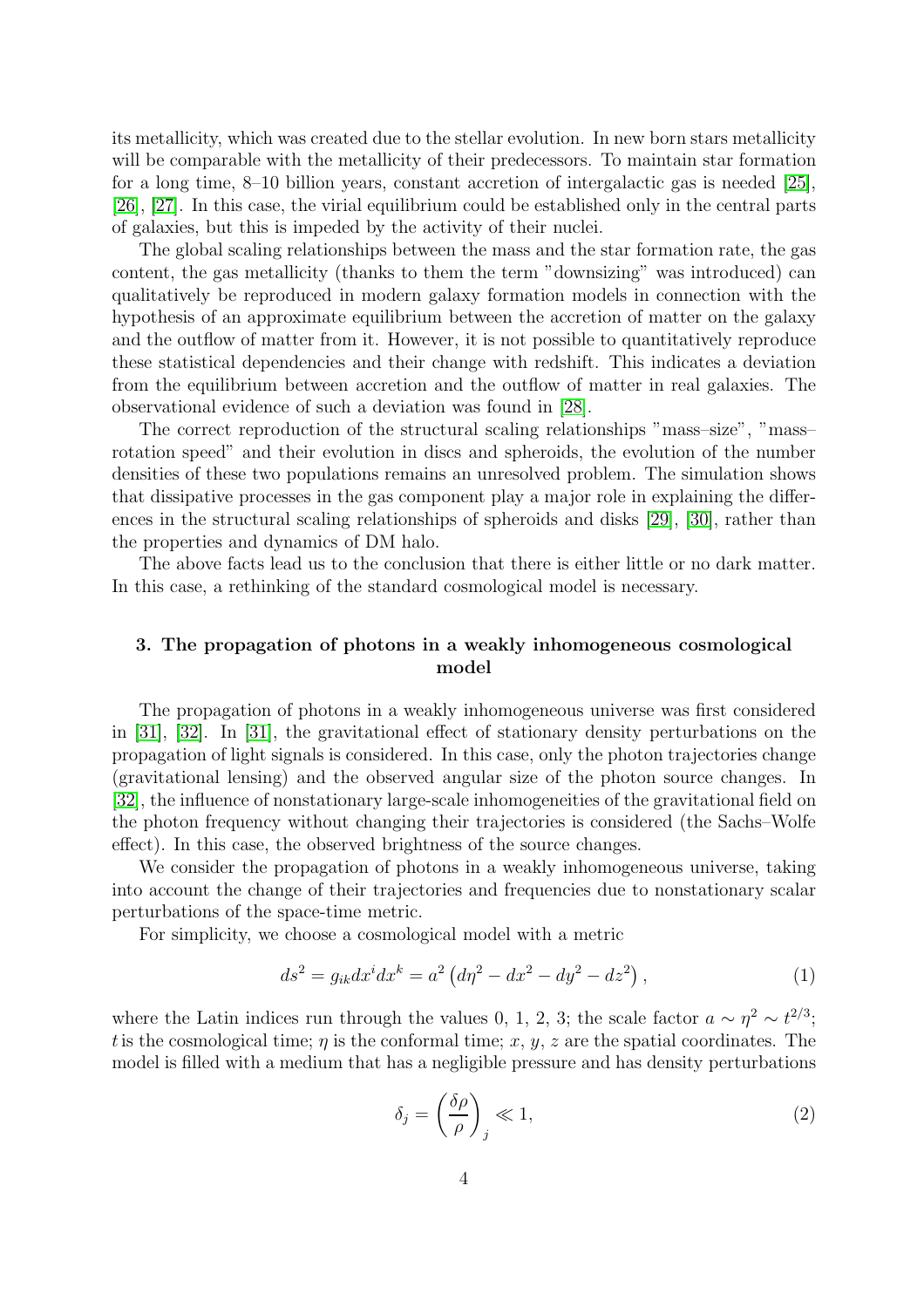where  $j = 1, 2, 3, \dots$  It is well known [\[33\]](#page-9-4) that the considered model has a growing mode of density perturbations:  $\delta_j \sim t^{2/3}$ .

The medium is transparent for radiation (there is no scattering of photons), and only the gravitational field of density perturbations affects the propagation of photons.

The random spatial distribution of the perturbations (2) is described by the function

$$
f(r - r_j) = \overline{N}\delta(r - r_j) + \overline{N}^2 \xi(r - r_j),
$$
\n(3)

where  $\overline{N}$  is the average number of density perturbations in a unit of the comoving volume,  $\delta (r - r_i)$  is the delta function,  $\xi (r - r_i)$  is the correlation function, the perturbation  $\delta_i$ is in the neighborhood of the point with coordinates  $r_j = (x_j, y_j, z_j)$ .

Density perturbations create scalar perturbations of the metric (synchronous calibration [\[33\]](#page-9-4)):

$$
g_{ik} \rightarrow g_{ik} + h_{ik},
$$
  
\n
$$
h_{00(j)} = 0 = h_{0\alpha(j)},
$$
  
\n
$$
h_{\alpha\beta(j)} = \frac{1}{3} g_{\alpha\beta} (\mu_j + \lambda_j) - e_{\alpha}^{(1)} e_{\beta(1)} \lambda_{(j)}.
$$
\n
$$
(4)
$$

Here the Greek indices run through the values 1, 2, 3 and reference vectors  $e_{i(b)}$  are used, and  $g_{ik} = e_{i(b)} e_k^{(b)}$  $k_k^{(b)}$ ,  $b = 0, 1, 2, 3, e_{i(1)} = (0, -a, 0, 0), e_i^{(1)} = (0, a, 0, 0)$ . For a growing perturbation mode, the functions  $\mu_j$ ,  $\lambda_j$  are:

$$
\mu_j(\eta, x^{\alpha}) = \int C_j(n) \left( 1 - \frac{(n\eta)^2}{15} \right) \frac{e^{in_{\alpha}(x^{\alpha} - x_j^{\alpha})}}{4\pi |r - r_j|} d^3 n,
$$
\n
$$
\lambda_j(\eta, x^{\alpha}) = \int C_j(n) \left( 1 + \frac{(n\eta)^2}{15} \right) \frac{e^{in_{\alpha}(x^{\alpha} - \tilde{x}^{\alpha})}}{4\pi |r - r_j|} d^3 n,
$$
\n(5)

where the functions  $C_j(n)$  depend on the initial properties of the perturbations,  $n^2 = g_{ik}n^i n^k$ ,  $|r - r_j|$  is the distance between the points.

For linear perturbations, the superposition principle holds, and therefore the metric in the neighborhood of a point  $r$  has the form:

$$
\Delta_{ik} = g_{ik}(\eta) + \sum_{j=1}^{N} h_{ik(j)} f(r - r_j).
$$
\n(6)

Here,  $\Delta_{00} = a^2$ ,  $\Delta_{0\alpha} = 0$ ; N is the number of density inhomogeneities in the comoving volume with the center at the point  $r$  and the radius of the gravitational interaction  $ct$ . The space (6) describes the perturbation ensemble  $\{\delta_i\}.$ 

Let us consider light geodesics. The vector  $p^i = \frac{q^i}{q^i}$  $\frac{q}{a^2}$  is an isotropic vector of the metric (1):  $p_i p^i = 0$ , the vector  $q^i$  is independent of the coordinates  $x^i$ ,

$$
p_i = g_{ik}p^i = a^2 \eta_{ik}p^i = q_i.
$$

The perturbations (4) lead, first, to a change in the modulus  $p = (p_0 p_0)^{1/2}$  (the Sachs-Wolfe effect [\[32\]](#page-9-3)), and, secondly, to the gravitational lensing, i.e. the signal propagation change [\[31\]](#page-9-2) in the space (1). Let us consider the second effect.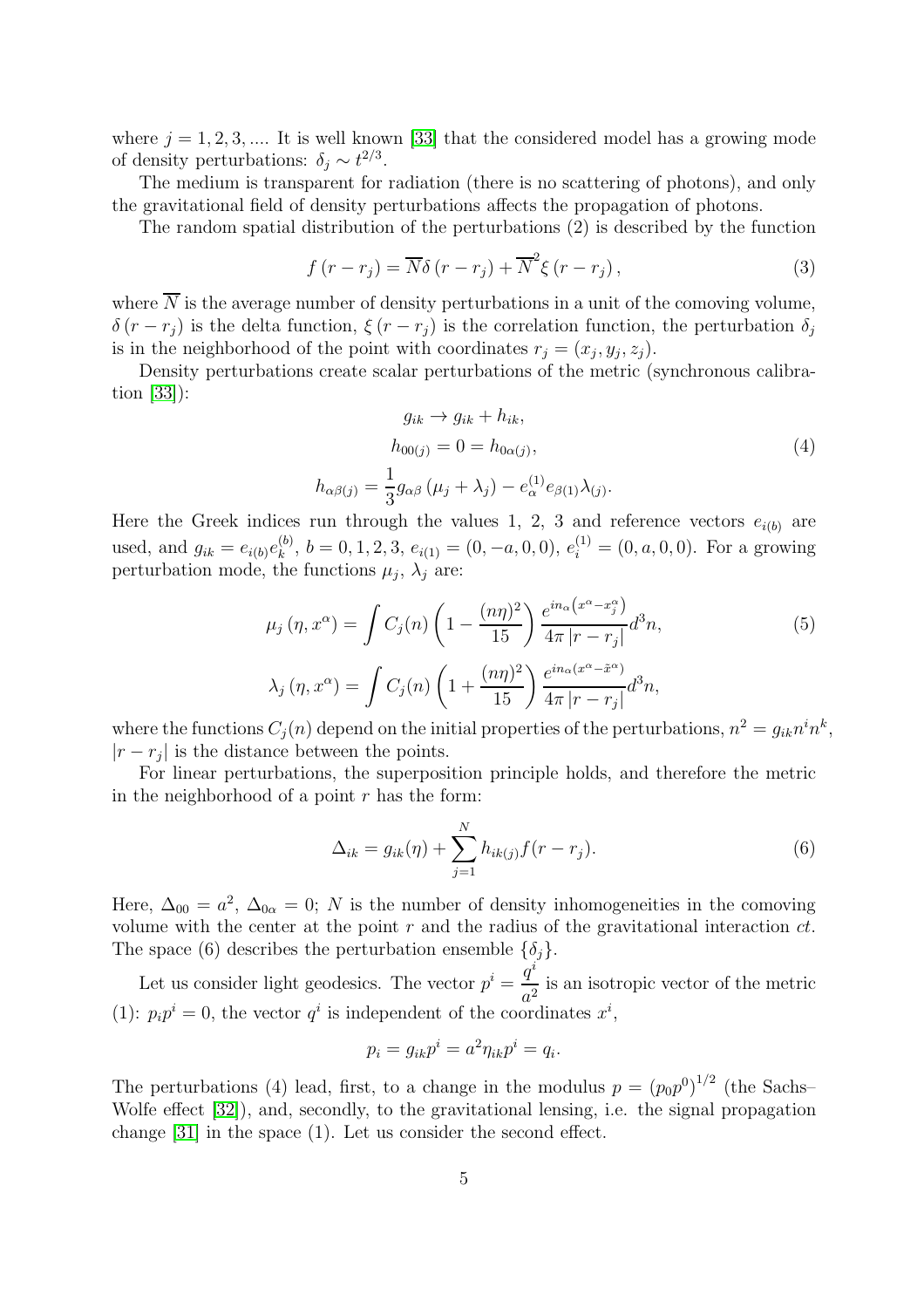The change in the direction of the geodesic line with the tangent vector  $p_i$  will be characterized by the deviation vector of the geodesics  $\sigma_i: p_i \to p_i + \sigma_i$ ,  $\Delta_{ik} p^i \sigma^k = 0$ .

From the condition for the light geodesic of space (6)

$$
\Delta_{ik} \left( p^i + \sigma^i \right) \left( p^k + \sigma^k \right) = 0,
$$

we find that

$$
\Delta_{ik}\sigma^i\sigma^k=0.
$$

The vector  $\sigma_i$  satisfies the equation of geodesic deviation (Jacobi equation):

$$
\frac{D^2 \sigma_i}{d\nu^2} = R_{iklm} p^k p^l \sigma^m. \tag{7}
$$

Here  $R_{iklm}$  is the Riemann tensor of the space (6);  $\nu$  is the affine parameter of the light geodesic of space (1) with the tangent vector  $p^i = \frac{dx^i}{l}$  $rac{d\omega}{d\nu};$  $\boldsymbol{D}$  $\frac{d\mathbf{v}}{d\mathbf{v}}$  is the covariant derivative.

The angle of rotation  $\phi$  for the vector  $p^{\alpha}$  is determined from the expression:

$$
\cos \phi = \frac{(p^{\alpha} + \sigma^{\alpha})p^{\alpha}}{\sqrt{p^{\alpha}p_{\alpha}(p^{\beta} + \sigma^{\beta})(p_{\beta} + \sigma_{\beta})}} \approx 1 + \frac{h_{\alpha\beta}p^{\alpha}p^{\beta}}{p^0p_0\left(1 + \frac{\sigma^0}{p^0}\right)}.
$$
\n(8)

As can be seen from the second part of equation (8), the angle of the geodesic deviation depends not only on the metric perturbations, but also on the modulus  $p = (p_0 p^0)^{1/2}$ . The energy of a photon propagating along a light geodesic is proportional to p. It follows from equation (8) that the smaller the photon energy, the greater its geodesic deflection by gravitational perturbations. This effect is important to take into account when assessing the smoothing of the CMB anisotropy due to the density perturbations gravity.

It suffices to analyze the solution of equation (7) in the tangent plane  $\{\eta, x\}, x = x^1$ of a homogeneous and isotropic space-time with the metric (1).

Let  $q^{i} = (q^{0}, q^{1}, 0, 0), \sigma_{i} = (\sigma_{0}, \sigma_{1}, \sigma_{2}, 0)$ . From the conditions  $q^{i}q_{i} = 0, q^{i}\sigma_{i} = 0$ ,  $\sigma^i \sigma_i = 0$  and  $\sigma^i = \Delta^{ik} \sigma_k$  we find:

$$
q^{0} = -q^{1}
$$
,  $q_{0} = q_{1}$ ,  $\sigma_{0} = \sigma_{1}$ ,  $\sigma^{1} = -\sigma^{0} + h_{1}^{1}\sigma^{0} - h_{1}^{12}\sigma_{2}$ ,  $(\sigma_{2})^{2} \approx h_{1}^{1}(\sigma_{0})^{2}$ .

Taking into account that for the metric (1)

$$
R_{0101} = -\frac{2a^2}{\eta^2},
$$

from equation (7) one can find the following equation:

$$
\frac{\partial^2 \sigma_0}{\partial \eta^2} - 2 \frac{\partial^2 \sigma_0}{\partial \eta \partial x} + \frac{\partial^2 \sigma_0}{\partial x^2} = 2h_1^1 \frac{\sigma_0}{\eta^2},\tag{9}
$$

$$
h_1^1 = -(\epsilon_1 + \epsilon_2 \eta^2) N^2,
$$
  
\n
$$
\epsilon_1 = \frac{2}{3} \sum_{j=1}^N \xi \int C_j \frac{e^{in_\alpha (x^\alpha - x_j^\alpha)}}{4\pi |r - r_j|} d^3 n,
$$
\n(10)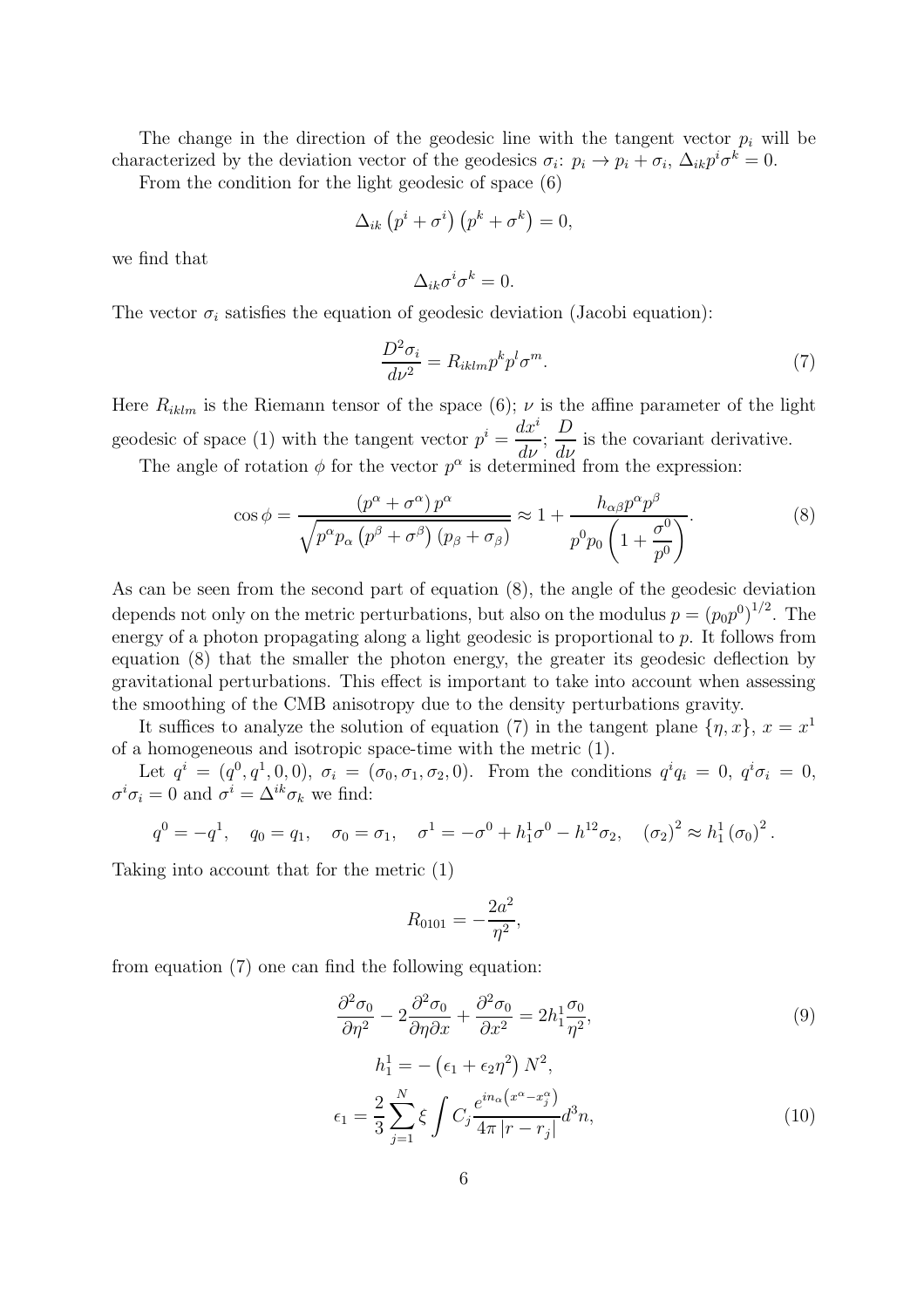$$
\epsilon_2 = \frac{1}{15} \sum_{j=1}^N \xi \int C_j n^2 \frac{e^{in_\alpha(x^\alpha - \tilde{x}^\alpha)}}{4\pi |r - r_j|} d^3 n.
$$

For the existence of bounded coefficients (10), the correlation function  $\xi (r - r_i)$  should be a decreasing function for positive perturbations

$$
\delta_j = -\frac{3}{5\kappa a^2 \rho c^2} \int C_j n^2 e^{in_\alpha \left(x^\alpha - x_j^\alpha\right)} d^3 n,
$$

where  $\kappa$  is the Einstein gravitational constant, and  $\rho$  is the medium density. In this case, for an unchanging number of density inhomogeneities in a unit of comoving volume, the solution of equation (9) has the form:

$$
\sigma_0 \approx \sigma_0 \left( \eta_0 \right) \exp \left[ \left( \frac{t}{T} \right)^{1/3} + \left( 2\epsilon_2 \right)^{1/2} N x \right], \tag{11}
$$

where the characteristic time of exponential divergence of the geodesics is equal to

$$
T = \frac{2}{3H_0} \left[ 2\epsilon_2 \left( 1 + z_0 \right) N^2 \right]^{-3/2},
$$

where  $H_0$  is the Hubble constant,  $z_0$  is the redshift at the initial time  $\eta_0$ .

Thus, when  $\delta_i > 0$  the distance between the light geodesics grows exponentially in the collective gravitational field of density inhomogeneities. This field leads to the fact that the direction in which radiation can be detected does not coincide with the initial direction of the radiation. The image of a very distant source of finite sizes can be substantially blurred. This effect should be most important for CMB photons, which propagate in the nonstationary large-scale structure of the Universe.

# <span id="page-6-0"></span>References

- [1] Somerville R. S., Davé R. Physical models of galaxy formation in a cosmological framework. // Annual Review of Astronomy and Astrophysics, 2015, V. 53, P. 51- 113. [\(arXiv:1412.2712\)](http://arxiv.org/abs/1412.2712)
- <span id="page-6-1"></span>[2] Hung C.-L., Casey C. M., Chiang Y.-K., Capak P. L. et al. Large-scale structure around a  $z = 2.1$  cluster. // Astrophys. J., 2016, V.826, N. 2, id. 130. [\(arXiv:1605.07176\)](http://arxiv.org/abs/1605.07176)
- <span id="page-6-2"></span>[3] Kim S., Rey S.-C., Bureau M., Yoon H. et al. Large-scale filamentary structures around the Virgo cluster revisited. // Astrophys. J., 2016, V. 833, N. 2, id. 207. [\(arXiv:1611.00437\)](http://arxiv.org/abs/1611.00437)
- <span id="page-6-3"></span>[4] Liu J., Chen X., Ji X. Current status of direct dark matter detection experiments. // Nature Physics, 2017, V. 13, P. 212-216. [\(arXiv:1709.00688\)](http://arxiv.org/abs/1709.00688)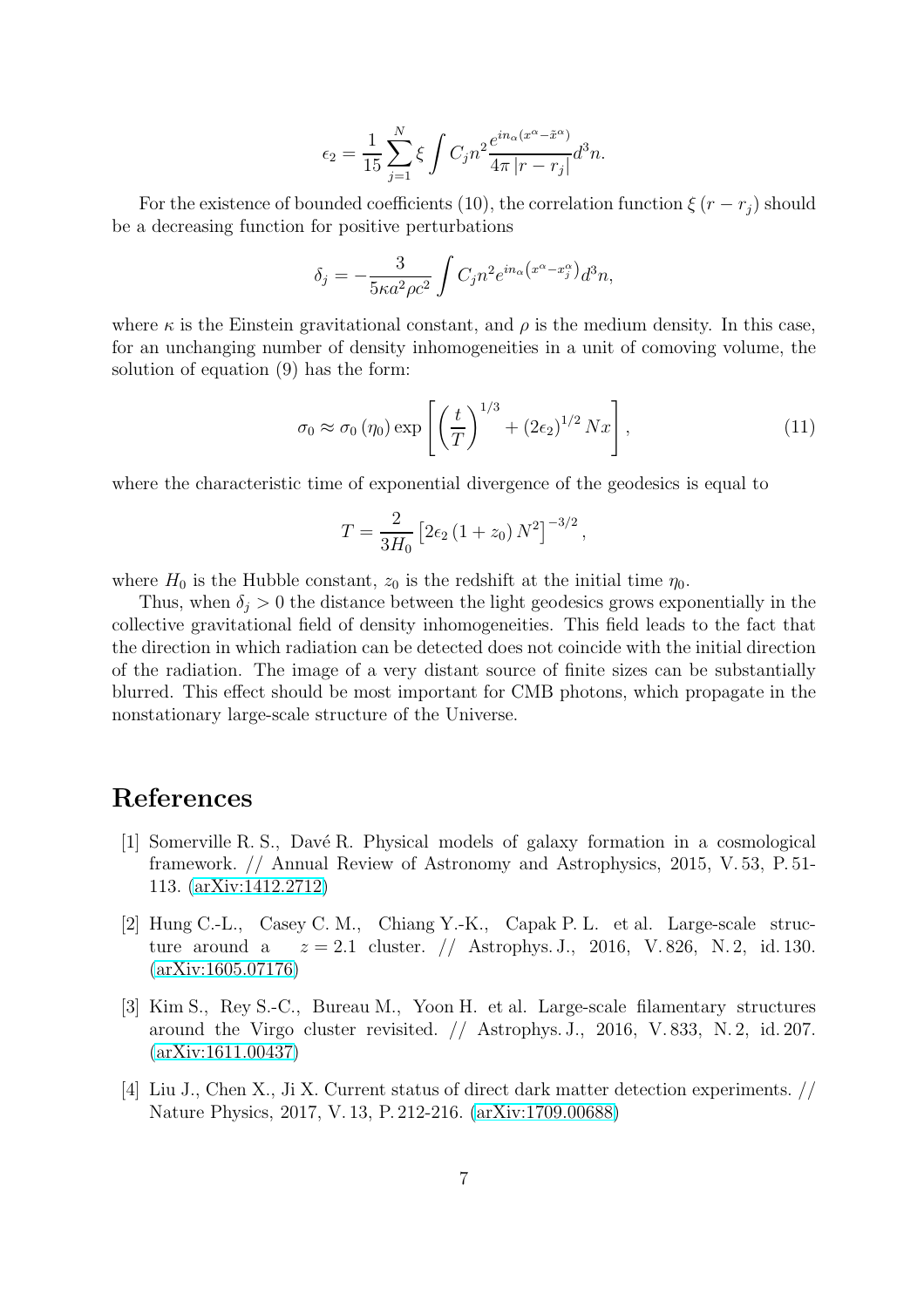- <span id="page-7-1"></span><span id="page-7-0"></span>[5] Zasov A. V., Saburova A. S., Khoperskov A. V., Khoperskov S. A. Dark matter in galaxies. // Uspekhi Fizicheskikh Nauk, 2017, V. 187, P. 3-44.
- [6] Planck Collaboration, Ade P. A. R., Aghanim N., Arnaud M., Ashdown M. et al. Planck 2015 results XIII. Cosmological parameters. // Astronomy & Astrophysics, 2016, V. 594, id. A13.
- <span id="page-7-2"></span>[7] Rozgacheva I. K. Is the uniformity of the microwave background radiation an evidence of a homogeneity of the Universe? // Gravity Research Foundation Awards for Essays 1989, Honorable Mention Essay, [URL: https://static1.squarespace.com/static/5852e579be659442a01f27b8/t/ 5873ea7da5790a59c9157fbf/1483991679256/1989abstracts.pdf ]
- <span id="page-7-3"></span>[8] Rozgacheva I. K. Is the uniformity of the microwave background radiation an evidence of a homogeneity of the Universe? Proceedings of the Fifth Marcel Grossmann Meetings on General Relativity and Gravitation, Australia, 1988, P. 1113-1117.
- <span id="page-7-4"></span>[9] Lewis A., Challinor A. Weak gravitational lensing of the CMB. // Physics Reports, 2006, V. 429, N. 1, P. 1-65. [\(arXiv:astro-ph/0601594\)](http://arxiv.org/abs/astro-ph/0601594)
- <span id="page-7-5"></span>[10] Raghunathan S., Bianchini F., Reichardt C. L. Imprints of gravitational lensing in the Planck CMB data at the location of WISExSCOS galaxies. // [arXiv:1710.09770](http://arxiv.org/abs/1710.09770) (2017).
- <span id="page-7-6"></span>[11] Sereno M., Piedipalumbo E., Sazhin M. V. Effects of quintessence on observations of Type Ia supernovae in the clumpy universe. // MNRAS, 2002, V. 335, N. 4, P. 1061- 1068.
- <span id="page-7-7"></span>[12] Clarkson C., Ellis G. F. R., Faltenbacher A., Maartens R., et al. (Mis)interpreting supernovae observations in a lumpy universe. // MNRAS, V. 426, N. 2, P. 1121-1136. [\(arXiv:1109.2484\)](http://arxiv.org/abs/1109.2484)
- <span id="page-7-8"></span>[13] Mannucci F., Cresci G., Maiolino R., Marconi A. et al. A fundamental relation between mass, star formation rate and metallicity in local and high-redshift galaxies. // MNRAS, 2010, V. 408, N. 4, P. 2115-2127. [\(arXiv:1005.0006\)](http://arxiv.org/abs/1005.0006)
- <span id="page-7-9"></span>[14] Lara-López M. A., Cepa J., Bongiovanni A., Pérez García A. M. et al. A fundamental plane for field star-forming galaxies. // Astronomy & Astrophysics, 2010, V. 521, id. L53. [\(arXiv:1005.0509\)](http://arxiv.org/abs/1005.0509)
- <span id="page-7-10"></span>[15] Geha M., Blanton M. R., Yan R., Tinker J. L. A stellar mass threshold for quenching of field galaxies. // Astrophys. J., 2012, V. 757, N. 1, id. 85. [\(arXiv:1206.3573\)](http://arxiv.org/abs/1206.3573)
- <span id="page-7-11"></span>[16] Yu H., Wang F. Y. On the inconsistency between cosmic stellar mass density and star formation rate up to  $z \sim 8$ . // Astrophys. J., 2016, V. 820, N. 2, id. 114. [\(arXiv:1602.01985\)](http://arxiv.org/abs/1602.01985)
- <span id="page-7-12"></span>[17] Peeples M. S., Shankar F. Constraints on star formation driven galaxy winds from the mass-metallicity relation at  $z = 0. / /$  MNRAS, 2011, V. 417, N. 4, P. 2962-2981.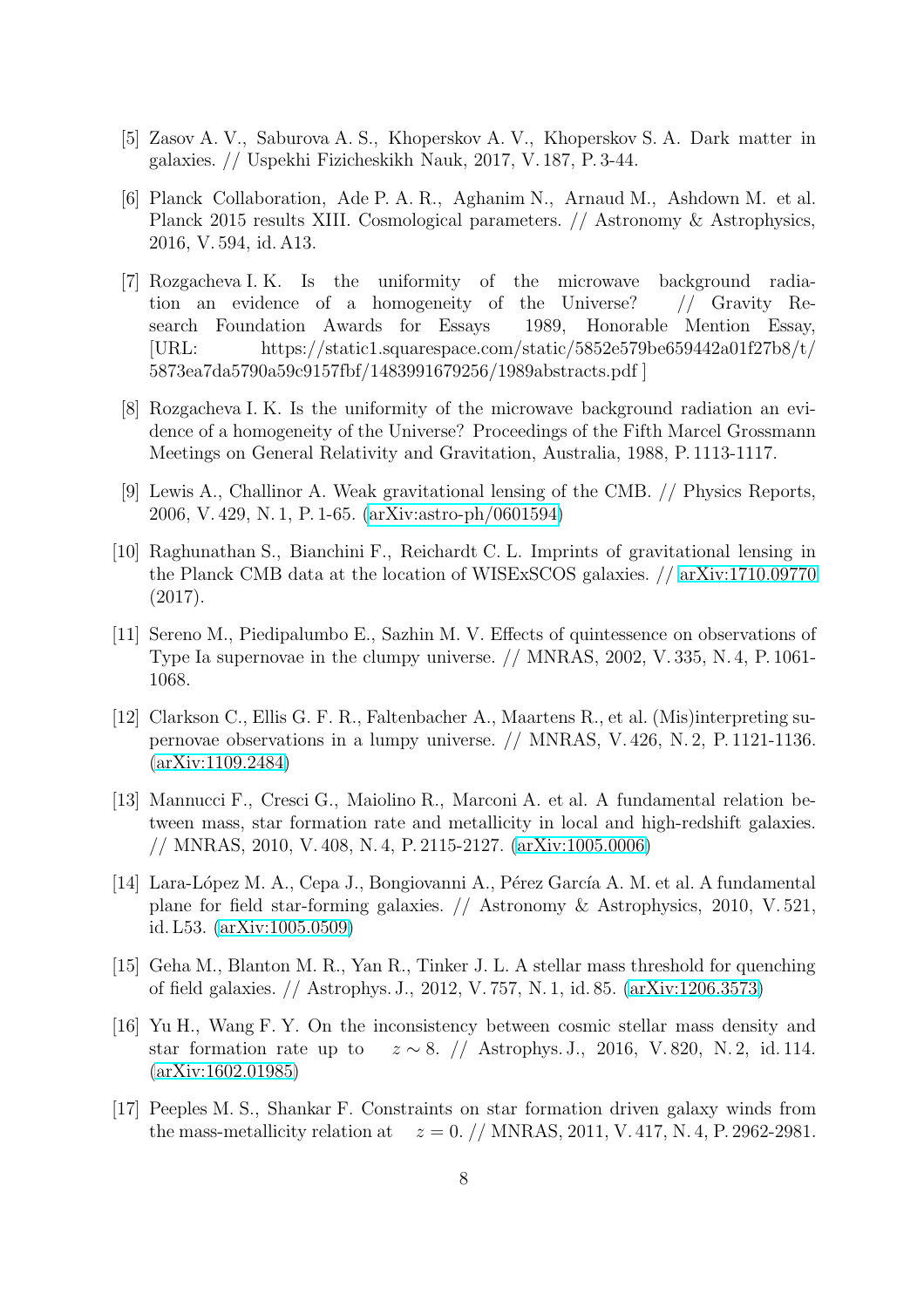- <span id="page-8-0"></span>[18] Lara-López M. A., Hopkins A. M., López-Sánchez A. R., Brough S. et al. Galaxy And Mass Assembly (GAMA): the connection between metals, specific SFR and H I gas in galaxies: the Z-SSFR relation. // MNRAS, 2013, V. 433, N. 1, P. L35-L39. [\(arXiv:1304.3889\)](http://arxiv.org/abs/1304.3889)
- <span id="page-8-1"></span>[19] Lara-López M. A., Hopkins A. M., López-Sánchez A. R., Brough S. et al. Galaxy And Mass Assembly (GAMA): a deeper view of the mass, metallicity and SFR relationships. // MNRAS, 2013, V. 434, N. 1, P. 451-470. [\(arXiv:1306.1583\)](http://arxiv.org/abs/1306.1583)
- <span id="page-8-2"></span>[20] Bothwell M. S., Smail I., Chapman S. C., Genzel R. et al. A survey of molecular gas in luminous sub-millimetre galaxies. // MNRAS, 2013, V. 429, N. 4, P. 3047-3067. [\(arXiv:1205.1511\)](http://arxiv.org/abs/1205.1511)
- <span id="page-8-3"></span>[21] Bothwell M. S., Maiolino R., Kennicutt R., Cresci G. et al. A fundamental relation between the metallicity, gas content and stellar mass of local galaxies. // MNRAS, 2013, V. 433, N. 2, P. 1425-1435. [\(arXiv:1304.4940\)](http://arxiv.org/abs/1304.4940)
- <span id="page-8-4"></span>[22] Nordström B., Mayor M., Andersen J., Holmberg J. et al. The Geneva-Copenhagen survey of the Solar neighbourhood. Ages, metallicities, and kinematic properties of  $\sim$  14 000 F and G dwarfs. // Astronomy & Astrophysics, 2004, V. 418, P. 989-1019. [\(arXiv:astro-ph/0405198\)](http://arxiv.org/abs/astro-ph/0405198)
- <span id="page-8-5"></span>[23] Katkov I. Y., Kniazev A. Y., Sil'chenko O. K. Kinematics and stellar populations in isolated lenticular galaxies. // Astronom. J., 2015, V. 150, N. 1, id. 24. [\(arXiv:1505.01386\)](http://arxiv.org/abs/1505.01386)
- <span id="page-8-6"></span>[24] Genzel R., Förster Schreiber N. M., Übler H., Lang P. et al. Strongly baryondominated disk galaxies at the peak of galaxy formation ten billion years ago. // Nature, 2017, V. 543, N. 7645, P. 397-401. [\(arXiv:1703.04310\)](http://arxiv.org/abs/1703.04310)
- <span id="page-8-7"></span>[25] Davé R., Oppenheimer B. D., Finlator K. Galaxy evolution in cosmological simulations with outflows I. Stellar masses and star formation rates. // MNRAS, 2011, V. 415, N. 1, P. 11-31. [\(arXiv:1103.3528\)](http://arxiv.org/abs/1103.3528)
- <span id="page-8-8"></span>[26] Davé R., Finlator K., Oppenheimer B. D. Galaxy evolution in cosmological simulations with outflows II. Metallicities and gas fractions. // MNRAS, 2011, V. 416, N. 2, P. 1354-1376. [\(arXiv:1104.3156\)](http://arxiv.org/abs/1104.3156)
- <span id="page-8-9"></span>[27] Saintonge A., Kauffmann G., Wang J. Kramer C. et al. COLD GASS, an IRAM legacy survey of molecular gas in massive galaxies II. The non-universality of the molecular gas depletion time-scale. // MNRAS, 2011, V. 415, N. 1, P. 61-76. [\(arXiv:1104.0019\)](http://arxiv.org/abs/1104.0019)
- <span id="page-8-10"></span>[28] Bouché N., Finley H., Schroetter I., Murphy M. T. et al. Possible signatures of a coldflow disk from MUSE using a  $z \sim 1$  galaxy-quasar pair toward SDSS J14220001. // Astrophys. J, 2016, V. 820, N. 2, id. 121. [\(arXiv:1601.07567\)](http://arxiv.org/abs/1601.07567)